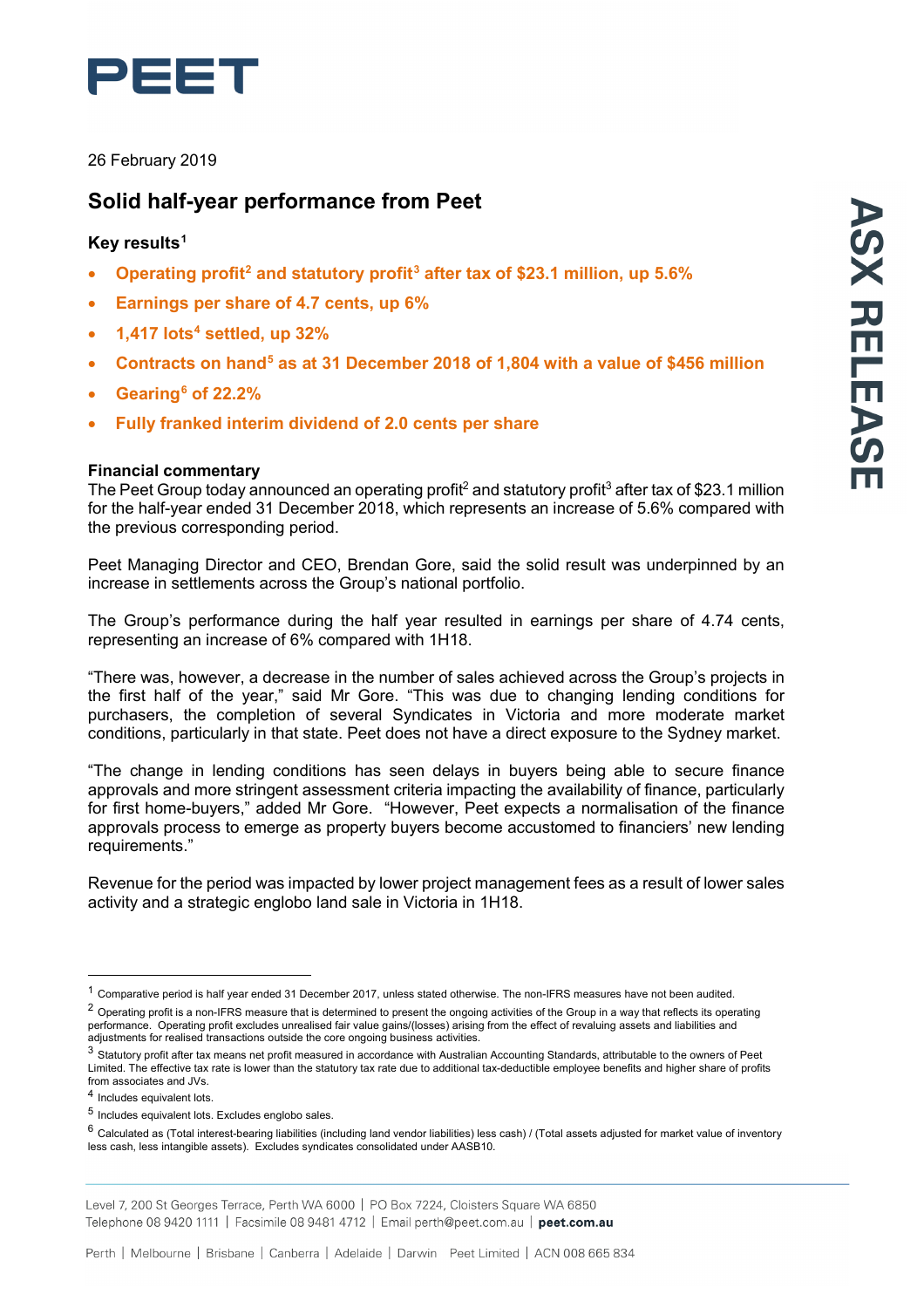

A core strength of the Peet Group has long been its Funds Management model and the Group continues to execute its Funds Management strategy which, in 1H19, contributed approximately 50% of the Group's earnings. Earnings from the Funds Management business include share of net profit of associates, which is an after interest and tax amount.

During the period, the Group achieved EBITDA[7](#page-1-0) of \$36.3 million, compared to \$41.7 million in the previous corresponding period. The EBITDA<sup>7</sup> for 1H19, adjusted for interest, tax and depreciation on the net profit of associates, increases to \$40.6 million.

"The Funds Management business continues to perform well, achieving a strong margin of 69% in 1H19, which is in line with the 70% achieved in 1H18," said Mr Gore. "It contributed to the Group's overall EBITDA<sup>7</sup> margin for 1H19 of 31% and this compares to an EBITDA<sup>7</sup> margin of 33% for the previous corresponding period," said Mr Gore.

The Group continues to maintain a strong balance sheet on the back of prudent capital management, including the active management of its landbank.

The Group has pro-actively managed the recent strong property cycle in Melbourne and, by FY20, excluding any new acquisitions, will have only three active projects in Melbourne.

Peet has avoided replenishing its land bank in Victoria and New South Wales and divested a number of assets in Melbourne over the last several years to capitalise on that strong cycle.

"The capital raised from these sales has been redeployed across strategically targeted opportunities in Queensland, Western Australia and South Australia over the past three years, ensuring a strong market position in improving markets with a low cost base, enabling the Group to deliver an affordable price point," said Mr Gore.

During the first half of the year, the Group secured an 80-hectare property in Perth's northern coastal corridor, with approvals in place to develop more than 1,000 lots. The property acquisition has been funded by the establishment of a new wholesale syndicate. Peet retains a 19.9% interest in the Syndicate and will act as development manager of the property.

## **Operational commentary**

The Group achieved 964 sales<sup>[8](#page-1-1)</sup> (down 28% on the corresponding period) and settlements of 1,417 lots<sup>8</sup> (up 32%) during the first half of the year.

As at 31 December 2018 there were 1,804 contracts on hand<sup>[9](#page-1-2)</sup> with a gross value of \$456 million, compared with 2,257 contracts on hand<sup>9</sup> with a gross value of \$616 million at 30 June in 2018.

## **Capital management**

The Group derived solid cash inflows from operations (before payments for purchase of land) in 1H19 and kept its gearing<sup>[10](#page-1-3)</sup> at the lower end of its target range of 20% to 30% (22.2% at 31 December 2018, 18.2% at 30 June 2018).

<span id="page-1-0"></span> $7$  EBITDA is a non-IFRS measure that includes effects of non-cash movements in investments in associates and joint ventures.

<span id="page-1-1"></span><sup>8</sup> Includes equivalent lots.

<span id="page-1-2"></span><sup>9</sup> Includes equivalent lots. Excludes englobo sales.

<span id="page-1-3"></span><sup>10</sup> Calculated as (Total interest-bearing liabilities (including land vendor liabilities) less cash) / (Total assets adjusted for market value of inventory less cash, less intangible assets). Excludes syndicates consolidated under AASB10.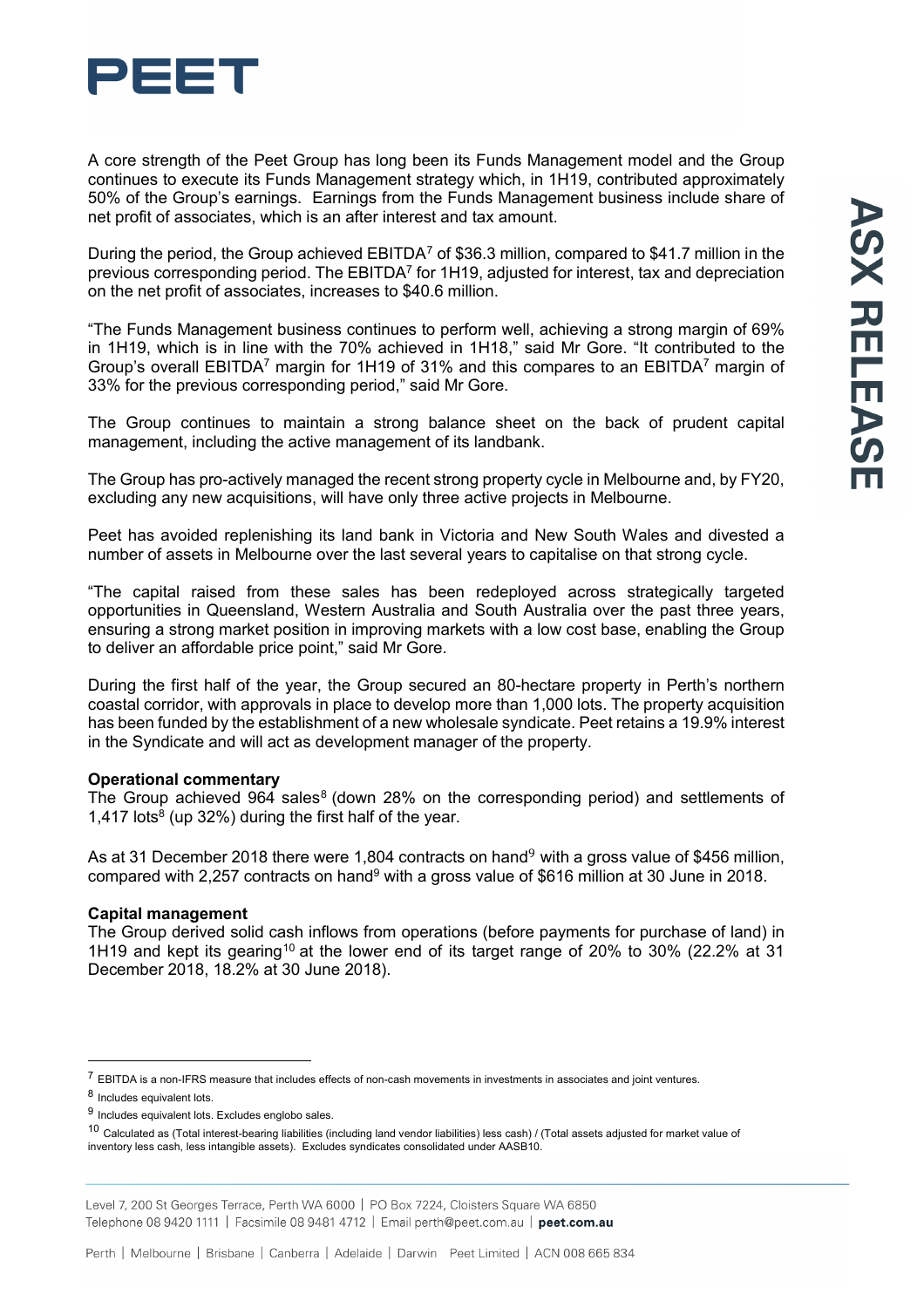

At the end of the period, the Group had interest-bearing debt (including Peet Bonds) of \$238.4 million, compared with \$217.2 million at 30 June 2018. Approximately 92% of the Group's interestbearing debt was hedged as at 31 December 2018, compared with 91% at 30 June 2018.

Peet enters 2H19 with a strong balance sheet, including cash and debt facility headroom of approximately \$100 million as at 31 December 2018 and a weighted average debt maturity of two and half years.

During 1H19, Peet Limited implemented a 12-month on-market share buy-back of up to 5% of its issued ordinary shares. As at 31 December 2018, the Company had acquired 6.4 million of its ordinary shares, representing approximately 26% of the total shares to be acquired.

#### **Dividend payments**

Subsequent to 31 December 2018, the Directors have declared an interim dividend of 2.0 cents per share, fully franked, in respect of the year ending 30 June 2019, which is in line with the interim dividend for the year ended 30 June 2018. The dividend is to be paid on 9 April 2019, with a record date of 22 March 2019.

## **Group strategy**

The Group has continued to operate in line with its strategy which is based on leveraging the diversity of its national land bank; working in partnership with wholesale, institutional and retail investors; and continuing to meet market demand for a mix of product in the growth corridors of major Australian cities.

The key elements of Peet's strategy include:

- accelerating production where possible and appropriate, and active management of product mix;
- selectively acquiring residential land holdings, as cycles, markets and opportunities allow to restock the project pipeline with a focus on securing low cost projects, and predominantly under its Funds Management platform;
- expanding market share by broadening its product offering in Completed Homes and Medium Density product;
- delivering affordable product targeted at the low and middle market segments; and
- maintaining a strong balance sheet and cash flow position.

#### **Outlook**

Market conditions and the availability of credit for customers are expected to remain difficult for the next 12 months.

"Peet expects that Victorian residential property market conditions will continue to moderate as the current cycle changes," said Mr Gore.

Peet has avoided acquiring land holdings across Victoria and New South Wales during the past three years and has divested a number of non-core assets in Victoria and redeployed capital into improving and affordable markets.

Level 7, 200 St Georges Terrace, Perth WA 6000 | PO Box 7224, Cloisters Square WA 6850 Telephone 08 9420 1111 | Facsimile 08 9481 4712 | Email perth@peet.com.au | peet.com.au